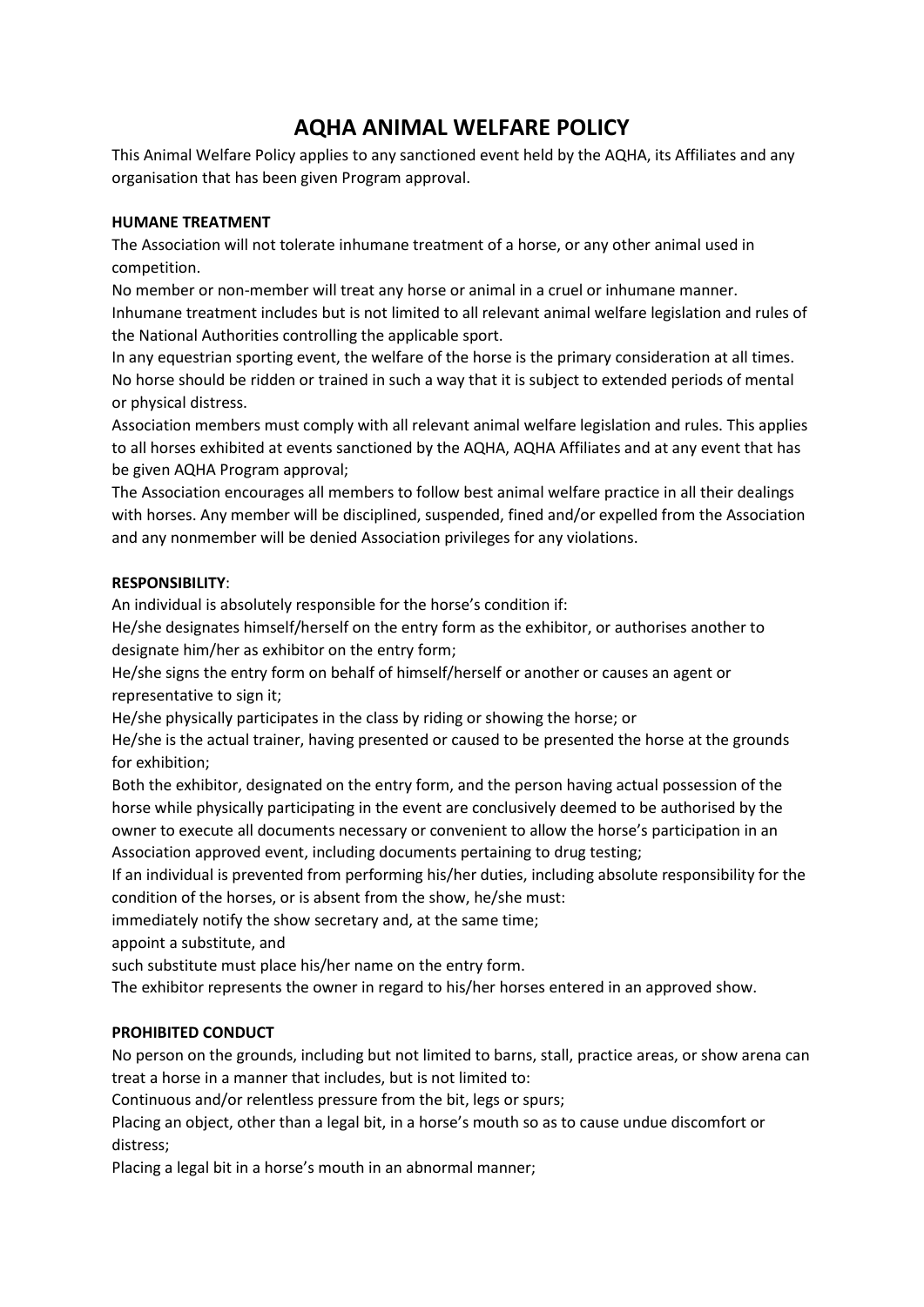Leaving a bit in a horse's mouth for extended periods of time so as to cause undue discomfort or distress, broken skin and/or bleeding;

Tying a horse's head up (above the withers), back, or around in a manner as to cause undue discomfort or distress. The horse must be able to hold its head comfortably in a "normal" position; Tying a horse in a stall without access to food or water for an extended period of time;

Use of excessive training techniques such as striking a horse's legs;

Excessive spurring or whipping;

Excessive spinning (defined as more than eight (8) consecutive turns in either direction);

Continuing to work or exhibit a horse which appears to be sullen, lethargic, emaciated, dehydrated, depressed, drawn or overly tired;

Schooling using rails higher than 1.2 mtrs

Breaking the skin and causing bleeding from the spur, bit or any other equipment;

Riding or training in such a way that the horse is subject to periods of mental or physical distress;

Exhibiting a horse that has an open wound and/or shows traces of blood;

Using prohibited equipment on the horse at Association approved events.

## **PROHIBITED EQUIPMENT:**

The use of prohibited equipment includes but is not limited to: saw tooth bits; hock hobbles; tack collars; curb straps with tack/rivets or tack hackamores; war bridles or like devices; riding in a curb bit without a curb strap; wire or solid metal curb straps, with or without padding; wire cavesson; wire or cable tie downs; bumper bits; metal bosals with or without padding; metal lunging hackamores; chambons; headstalls made of metal, with or without padding; running martingales used without rein stops; excessively tight nosebands; draw reins attached between or around the front legs; side reins (direct from bit to girth or surcingles) any item or appliance that restricts movement or circulation of the horse's tail; Any appliance or equipment, which results in any bleeding; Any other treatment or conduct deemed by a show official to be inhumane or abusive.

## **NUTRACEUTICALS OR HERBAL THERAPIES**

The onus is on the Owner/Trainer/Handler/Exhibitor, who decides to administer these type of products to a horse, to ensure that the are free of any prohibited substance.

## **SURGICAL PROCEDURES:**

A horse cannot compete if it is had any surgical procedure which could affect the horse's performance. Exception: for those surgical procedures performed by a duly licensed veterinarian for the sole purpose of protecting the health of the horse. If asked, a Veterinary Certificate detailing the surgery will be required.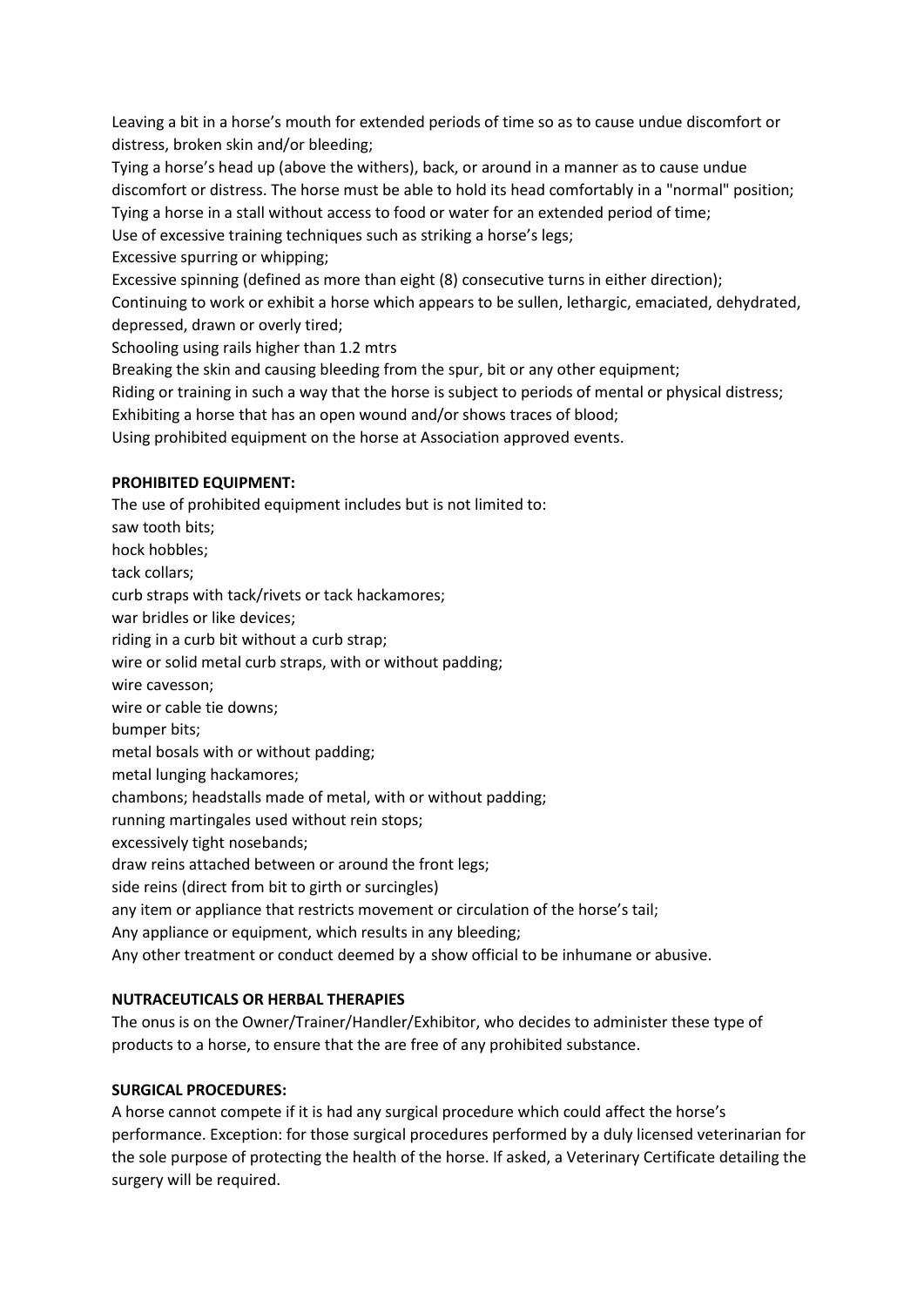#### **ARTIFICIAL APPLIANCES**

Artificial appliances are not permitted for use in approved classes. The following are not prohibited: Conventional pads. Therapeutic shoes

Slip on (easy care) horse boots or related footwear; or

Pacemakers or prosthetic eyes, as long as the owner obtains written permission from the Association and the resulting authorisation is noted on the horses registration certificate.

#### **PROHIBITED DRUGS AND FOREIGN SUBSTANCES:**

A horse that has had any prohibited foreign substance or drugs administered internally or externally cannot compete. Exception: Acceptable foreign substances listed in Rule 2.9; drugs as administered under rule 2.8 c);

A patch of any type, medicinal or otherwise cannot be on a horse when that horse is being exhibited; c) Exception:A horse that is injured or taken ill, once it has arrived at the official show venue or whilst on the ground during the course of the event, may compete after that horse has been treated by a veterinarian, at that show. The attending veterinarian must sign a certificate which states: What the horse is suffering from;

What treatment, including any substances that have been administered internally or externally; and That the horse is sound enough to compete at that show;

The certificate must be given to the Show Secretary/Show Manager prior to the horse competing. A horse cannot be injected at a show unless the Veterinarian, that attended the horse at the show, has otherwise instructed. A Vet Certificate showing the treatment required must be obtained.

#### **ACCEPTABLE FOREIGN SUBSTANCES**:

The following substances are acceptable: Antiprotozoals; Anti-ulcer medication; Insect repellent; Anthelmintics;

Rehydration fluids;

B vitamins (orally);

Regumate/Altrenogest (mares only);

Topical ointments not containing Corticosteroids, irritant, or painkillers;

Preventative joint restorative therapies and general "over the counter" feed store supplements; Every exhibitor will, upon request of show management or an Association representative, permit a specimen of saliva, urine, blood, or any other substance to be taken for testing. Refusal to comply with such a request will constitute grounds for immediate disqualification of the horse from further participation at the event;

If the laboratory report on the chemical analysis of saliva, urine, blood, or other sample taken from the horse indicates the presence of a foreign substance, prohibited drug or medication, this will be taken as prima facie evidence such substance has been administered to the horse.

#### **PENALTIES AND RESTRICTIONS:**

Any person found in violation of these rules, will be disciplined, suspended, fined, denied Association privileges, disqualified, expelled from the grounds, and/or expelled from the Association. Nonmembers will be denied Association privileges for any violation of Rule 2;